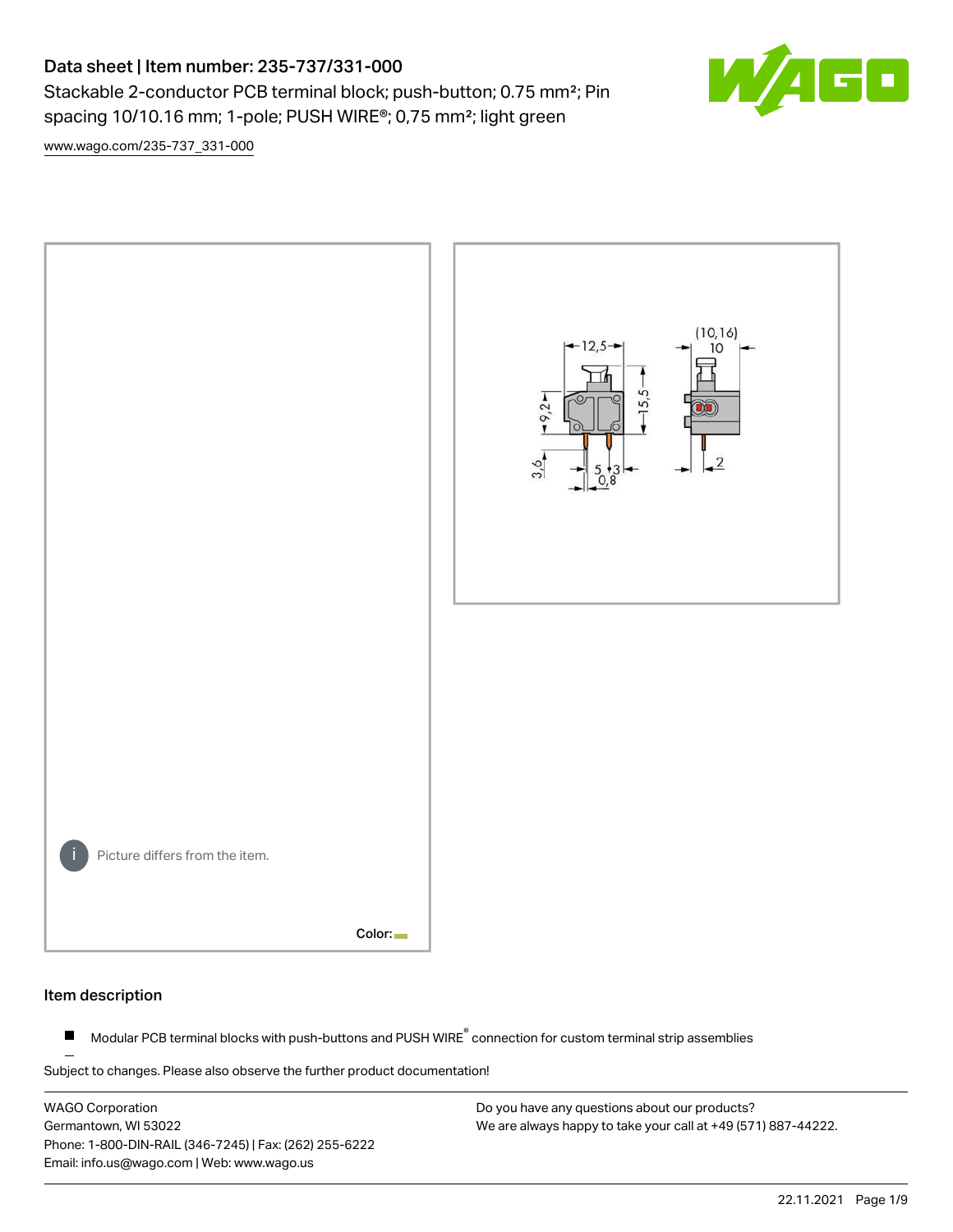

- **Double-wire connection for commoning signals**
- $\blacksquare$ Push-in termination of solid conductors
- Easy conductor removal via push-button  $\blacksquare$
- $\blacksquare$ Set to metric or inch pin spacing by compressing PCB terminal strips or pulling them apart
- $\blacksquare$ Also available with a test slot

# Data

## Notes

| Variants: | Other colors                                                     |
|-----------|------------------------------------------------------------------|
|           | Other versions (or variants) can be requested from WAGO Sales or |
|           | configured at https://configurator.wago.com/                     |

## Electrical data

## IEC Approvals

| Ratings per                 | IEC/EN 60664-1                                                       |
|-----------------------------|----------------------------------------------------------------------|
| Rated voltage (III / 3)     | 630 V                                                                |
| Rated surge voltage (III/3) | 8 <sub>kV</sub>                                                      |
| Rated voltage (III/2)       | 1000V                                                                |
| Rated surge voltage (III/2) | 8 <sub>kV</sub>                                                      |
| Nominal voltage (II/2)      | 1000V                                                                |
| Rated surge voltage (II/2)  | 8 <sub>kV</sub>                                                      |
| Rated current               | 10A                                                                  |
| Legend (ratings)            | (III / 2) $\triangleq$ Overvoltage category III / Pollution degree 2 |

## UL Approvals

| Approvals per                  | UL 1059 |
|--------------------------------|---------|
| Rated voltage UL (Use Group B) | 300 V   |
| Rated current UL (Use Group B) | 10 A    |
| Rated voltage UL (Use Group D) | 300 V   |
| Rated current UL (Use Group D) | 10 A    |

## CSA Approvals

| Approvals per                   | CSA   |
|---------------------------------|-------|
| Rated voltage CSA (Use Group B) | 300 V |
| Rated current CSA (Use Group B) | 10 A  |

.<br>Subject to changes. Please also observe the further product documentation!

| <b>WAGO Corporation</b>                                | Do you have any questions about our products?                 |
|--------------------------------------------------------|---------------------------------------------------------------|
| Germantown, WI 53022                                   | We are always happy to take your call at +49 (571) 887-44222. |
| Phone: 1-800-DIN-RAIL (346-7245)   Fax: (262) 255-6222 |                                                               |
| Email: info.us@wago.com   Web: www.wago.us             |                                                               |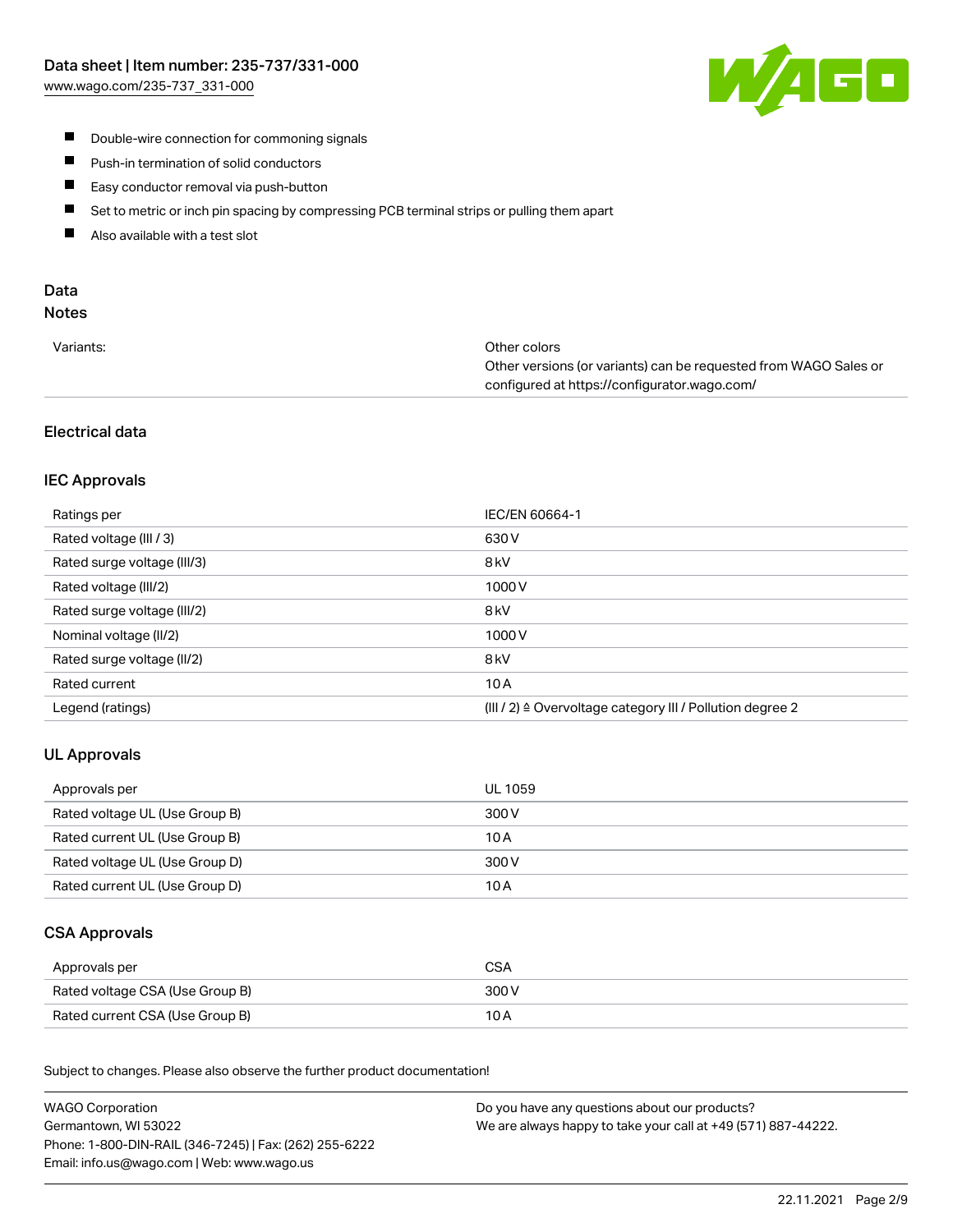W/4GO

### Connection data

| Total number of connection points |  |
|-----------------------------------|--|
| Total number of potentials        |  |
| Number of connection types        |  |
| Number of levels                  |  |

#### Connection 1

| Connection technology                 | PUSH WIRE                              |
|---------------------------------------|----------------------------------------|
| Actuation type                        | Push-button                            |
| Solid conductor                       | $0.20.75$ mm <sup>2</sup> / 24  18 AWG |
| Strip length                          | $910$ mm $/0.350.39$ inch              |
| Conductor connection direction to PCB | 0°                                     |
| Number of poles                       |                                        |

## Physical data

| Pin spacing                          | 10/10.16 mm / 0.394/0.4 inch |
|--------------------------------------|------------------------------|
| Width                                | 11.5 mm / 0.453 inch         |
| Height                               | 19.1 mm / 0.752 inch         |
| Height from the surface              | 15.5 mm / 0.61 inch          |
| Depth                                | 12.5 mm / 0.492 inch         |
| Solder pin length                    | $3.6 \,\mathrm{mm}$          |
| Solder pin dimensions                | $0.8 \times 0.4$ mm          |
| Drilled hole diameter with tolerance | 1 <sup>(+0.1)</sup> mm       |

## PCB contact

| <b>PCB Contact</b>                  | THT                                 |
|-------------------------------------|-------------------------------------|
| Solder pin arrangement              | within the terminal block (in-line) |
| Number of solder pins per potential |                                     |

#### Material data

| Color                       | light green                       |
|-----------------------------|-----------------------------------|
| Material group              |                                   |
| Insulation material         | Polyamide (PA66)                  |
| Flammability class per UL94 | V0                                |
| Clamping spring material    | Chrome nickel spring steel (CrNi) |

Subject to changes. Please also observe the further product documentation!

| <b>WAGO Corporation</b>                                | Do you have any questions about our products?                 |
|--------------------------------------------------------|---------------------------------------------------------------|
| Germantown, WI 53022                                   | We are always happy to take your call at +49 (571) 887-44222. |
| Phone: 1-800-DIN-RAIL (346-7245)   Fax: (262) 255-6222 |                                                               |
| Email: info.us@wago.com   Web: www.wago.us             |                                                               |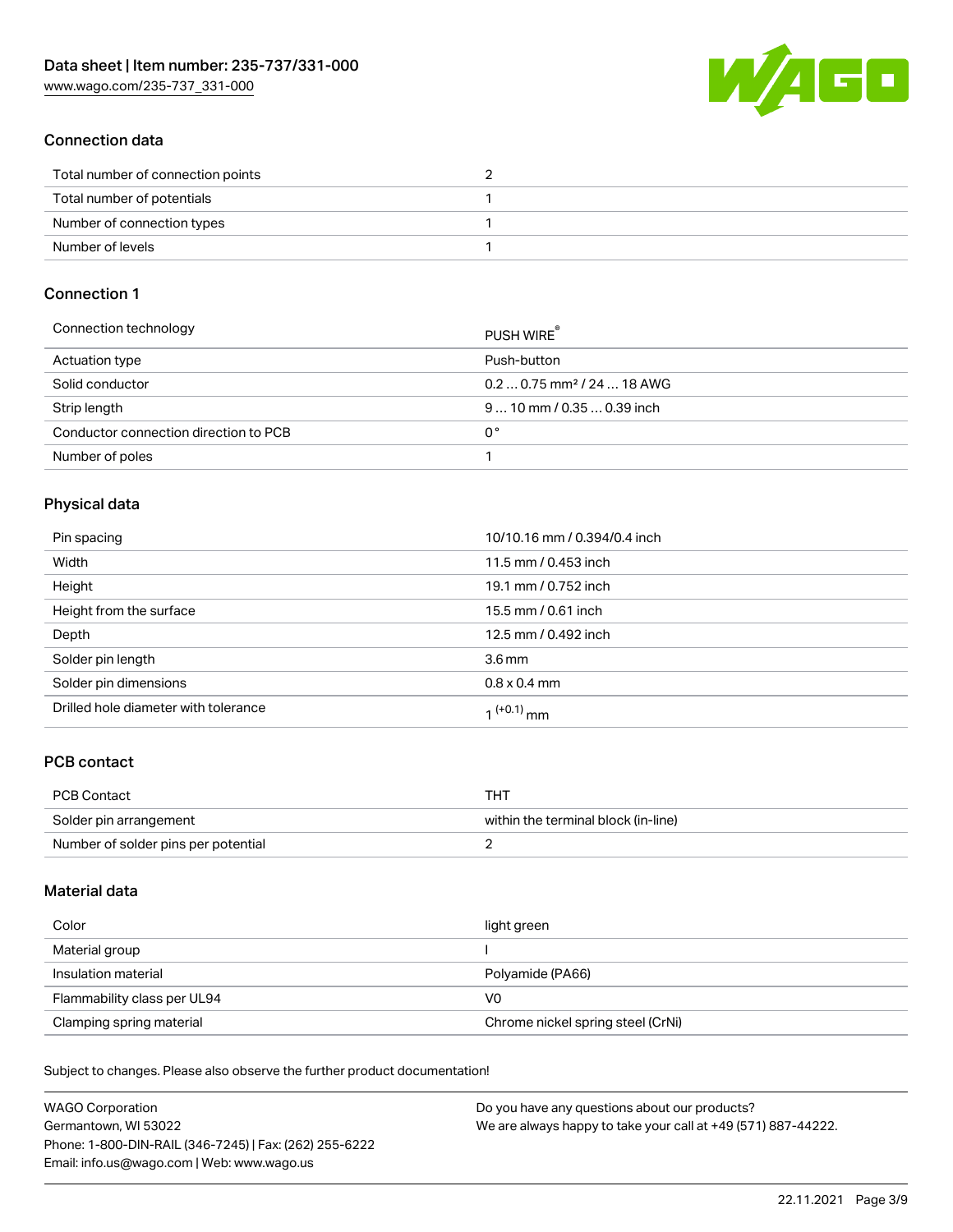[www.wago.com/235-737\\_331-000](http://www.wago.com/235-737_331-000)



| Contact material | Electrolytic copper (E <sub>Cu</sub> ) |
|------------------|----------------------------------------|
| Contact plating  | tin-plated                             |
| Fire load        | $0.023$ MJ                             |
| Weight           | 1.1 <sub>g</sub>                       |
|                  |                                        |

## Environmental requirements

| .<br>t temperature range<br>_imit <sup>.</sup><br>. . | ∙105 °C<br>-60 |  |
|-------------------------------------------------------|----------------|--|
|-------------------------------------------------------|----------------|--|

## Commercial data

| Product Group         | 4 (Printed Circuit) |
|-----------------------|---------------------|
| PU (SPU)              | 400 (100) Stück     |
| Packaging type        | box                 |
| Country of origin     | CН                  |
| <b>GTIN</b>           | 4044918832342       |
| Customs tariff number | 85369010000         |

# Approvals / Certificates

#### Country specific Approvals

| Logo | Approval                                                                   | <b>Additional Approval Text</b> | Certificate<br>name         |
|------|----------------------------------------------------------------------------|---------------------------------|-----------------------------|
|      | <b>CCA</b><br>DEKRA Certification B.V.                                     | EN 60947                        | NTR <sub>NL</sub> -<br>7144 |
| KEMA | <b>CCA</b><br>DEKRA Certification B.V.                                     | EN 60947                        | 2149549.02                  |
|      | <b>CCA</b><br>DEKRA Certification B.V.                                     | EN 60998                        | <b>NTRNL</b><br>6919        |
|      | <b>CCA</b><br>DEKRA Certification B.V.                                     | EN 60947-7-4                    | NTR NL-<br>7774             |
| /DE  | <b>VDE</b><br>VDE Prüf- und Zertifizierungsinstitut                        | EN 60947                        | 40029328                    |
|      | Subject to changes. Please also observe the further product documentation! |                                 |                             |

| <b>WAGO Corporation</b>                                | Do you have any questions about our products?                 |
|--------------------------------------------------------|---------------------------------------------------------------|
| Germantown, WI 53022                                   | We are always happy to take your call at +49 (571) 887-44222. |
| Phone: 1-800-DIN-RAIL (346-7245)   Fax: (262) 255-6222 |                                                               |
| Email: info.us@wago.com   Web: www.wago.us             |                                                               |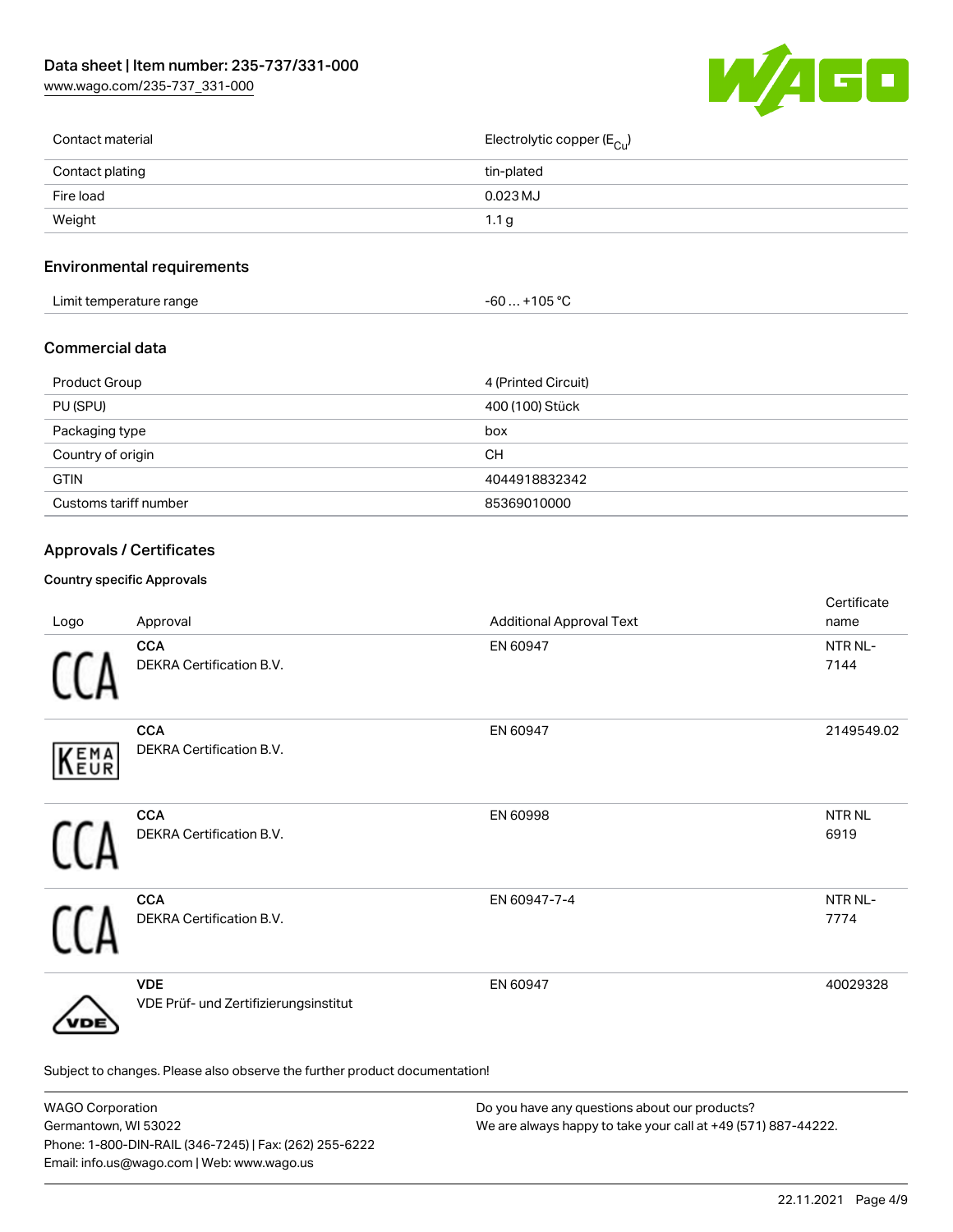Phone: 1-800-DIN-RAIL (346-7245) | Fax: (262) 255-6222

Email: info.us@wago.com | Web: www.wago.us



#### Ship Approvals

| Logo | Approval                                  | <b>Additional Approval Text</b> | Certificate<br>name               |
|------|-------------------------------------------|---------------------------------|-----------------------------------|
| ABS. | <b>ABS</b><br>American Bureau of Shipping |                                 | $19-$<br>HG1869876-<br><b>PDA</b> |
|      | <b>DNV GL</b>                             |                                 | TAE000016Z                        |
|      | Det Norske Veritas, Germanischer Lloyd    |                                 |                                   |
|      |                                           |                                 |                                   |

#### Optional accessories

#### End plates

| End plate                                       |                                                                                                                         |                                                                                                                |                      |
|-------------------------------------------------|-------------------------------------------------------------------------------------------------------------------------|----------------------------------------------------------------------------------------------------------------|----------------------|
|                                                 | Item no.: 235-700<br>End plate; snap-fit type; 1 mm thick; light green                                                  |                                                                                                                | www.wago.com/235-700 |
| <b>Ferrules</b>                                 |                                                                                                                         |                                                                                                                |                      |
| Ferrule                                         |                                                                                                                         |                                                                                                                |                      |
|                                                 | Item no.: 216-101<br>Ferrule; Sleeve for 0.5 mm <sup>2</sup> / AWG 22; uninsulated; electro-tin plated; silver-colored  |                                                                                                                | www.wago.com/216-101 |
|                                                 | Item no.: 216-104<br>Ferrule; Sleeve for 1.5 mm <sup>2</sup> / AWG 16; uninsulated; electro-tin plated; silver-colored  |                                                                                                                | www.wago.com/216-104 |
|                                                 | Item no.: 216-106<br>Ferrule; Sleeve for 2.5 mm <sup>2</sup> / AWG 14; uninsulated; electro-tin plated; silver-colored  |                                                                                                                | www.wago.com/216-106 |
| Ĭ                                               | Item no.: 216-107<br>Ferrule; Sleeve for 4 mm <sup>2</sup> / AWG 12; uninsulated; electro-tin plated                    |                                                                                                                | www.wago.com/216-107 |
|                                                 | Item no.: 216-108<br>Ferrule; Sleeve for 6 mm <sup>2</sup> / AWG 10; uninsulated; electro-tin plated; silver-colored    |                                                                                                                | www.wago.com/216-108 |
| ĵ                                               | Item no.: 216-109<br>Ferrule; Sleeve for 10 mm <sup>2</sup> / AWG 8; uninsulated; electro-tin plated                    |                                                                                                                | www.wago.com/216-109 |
|                                                 | Item no.: 216-102<br>Ferrule; Sleeve for 0.75 mm <sup>2</sup> / AWG 20; uninsulated; electro-tin plated; silver-colored |                                                                                                                | www.wago.com/216-102 |
|                                                 | Item no.: 216-103<br>Ferrule; Sleeve for 1 mm <sup>2</sup> / AWG 18; uninsulated; electro-tin plated                    |                                                                                                                | www.wago.com/216-103 |
| I                                               | Item no.: 216-110<br>Ferrule; Sleeve for 16 mm <sup>2</sup> / AWG 6; uninsulated; electro-tin plated; metallic brown    |                                                                                                                | www.wago.com/216-110 |
|                                                 | Item no.: 216-123<br>Ferrule; Sleeve for 1 mm <sup>2</sup> / AWG 18; uninsulated; electro-tin plated; silver-colored    |                                                                                                                | www.wago.com/216-123 |
|                                                 | Subject to changes. Please also observe the further product documentation!                                              |                                                                                                                |                      |
| <b>WAGO Corporation</b><br>Germantown, WI 53022 |                                                                                                                         | Do you have any questions about our products?<br>We are always happy to take your call at +49 (571) 887-44222. |                      |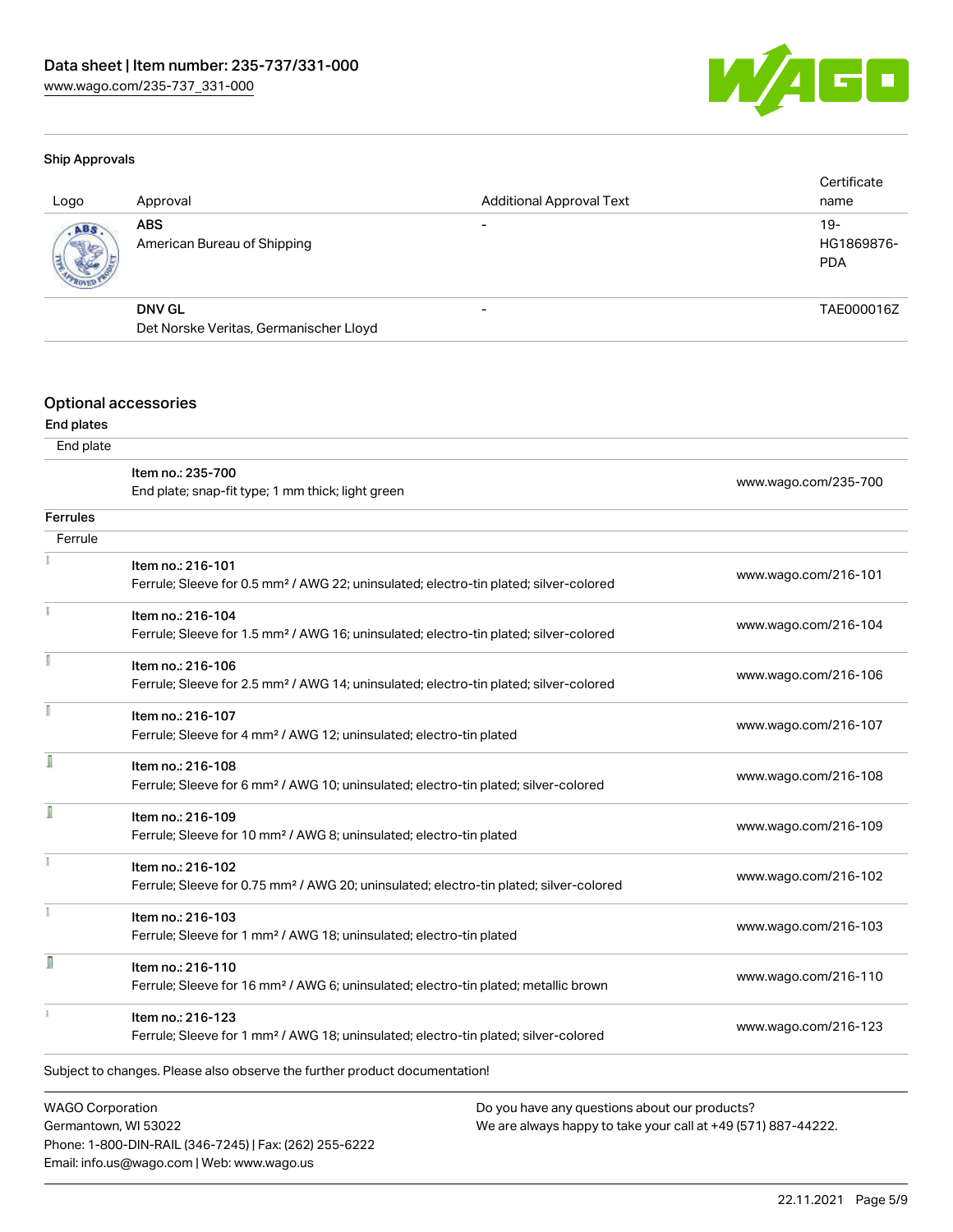Phone: 1-800-DIN-RAIL (346-7245) | Fax: (262) 255-6222

Email: info.us@wago.com | Web: www.wago.us

[www.wago.com/235-737\\_331-000](http://www.wago.com/235-737_331-000)



|    | Item no.: 216-122<br>Ferrule; Sleeve for 0.75 mm <sup>2</sup> / AWG 20; uninsulated; electro-tin plated; silver-colored                                                            | www.wago.com/216-122                                                                                           |  |  |
|----|------------------------------------------------------------------------------------------------------------------------------------------------------------------------------------|----------------------------------------------------------------------------------------------------------------|--|--|
| I. | Item no.: 216-124<br>Ferrule; Sleeve for 1.5 mm <sup>2</sup> / AWG 16; uninsulated; electro-tin plated                                                                             | www.wago.com/216-124                                                                                           |  |  |
|    | Item no.: 216-142<br>Ferrule; Sleeve for 0.75 mm <sup>2</sup> / 18 AWG; uninsulated; electro-tin plated; electrolytic copper; gastight<br>crimped; acc. to DIN 46228, Part 1/08.92 | www.wago.com/216-142                                                                                           |  |  |
|    | Item no.: 216-132<br>Ferrule; Sleeve for 0.34 mm <sup>2</sup> / AWG 24; uninsulated; electro-tin plated                                                                            | www.wago.com/216-132                                                                                           |  |  |
|    | Item no.: 216-121<br>Ferrule; Sleeve for 0.5 mm <sup>2</sup> / AWG 22; uninsulated; electro-tin plated; silver-colored                                                             | www.wago.com/216-121                                                                                           |  |  |
|    | Item no.: 216-143<br>Ferrule; Sleeve for 1 mm <sup>2</sup> / AWG 18; uninsulated; electro-tin plated; electrolytic copper; gastight<br>crimped; acc. to DIN 46228, Part 1/08.92    | www.wago.com/216-143                                                                                           |  |  |
|    | Item no.: 216-131<br>Ferrule; Sleeve for 0.25 mm <sup>2</sup> / AWG 24; uninsulated; electro-tin plated; silver-colored                                                            | www.wago.com/216-131                                                                                           |  |  |
|    | Item no.: 216-141<br>Ferrule; Sleeve for 0.5 mm <sup>2</sup> / 20 AWG; uninsulated; electro-tin plated; electrolytic copper; gastight<br>crimped; acc. to DIN 46228, Part 1/08.92  | www.wago.com/216-141                                                                                           |  |  |
| J. | Item no.: 216-152<br>Ferrule; Sleeve for 0.34 mm <sup>2</sup> / AWG 24; uninsulated; electro-tin plated                                                                            | www.wago.com/216-152                                                                                           |  |  |
|    | Item no.: 216-203<br>Ferrule; Sleeve for 1 mm <sup>2</sup> / AWG 18; insulated; electro-tin plated; red                                                                            | www.wago.com/216-203                                                                                           |  |  |
|    | Item no.: 216-206<br>Ferrule; Sleeve for 2.5 mm <sup>2</sup> / AWG 14; insulated; electro-tin plated; blue                                                                         | www.wago.com/216-206                                                                                           |  |  |
|    | Item no.: 216-207<br>Ferrule; Sleeve for 4 mm <sup>2</sup> / AWG 12; insulated; electro-tin plated; gray                                                                           | www.wago.com/216-207                                                                                           |  |  |
|    | Item no.: 216-202<br>Ferrule; Sleeve for 0.75 mm <sup>2</sup> / 18 AWG; insulated; electro-tin plated; gray                                                                        | www.wago.com/216-202                                                                                           |  |  |
|    | Item no.: 216-151<br>Ferrule; Sleeve for 0.25 mm <sup>2</sup> / AWG 24; uninsulated; electro-tin plated                                                                            | www.wago.com/216-151                                                                                           |  |  |
| 1  | Item no.: 216-204<br>Ferrule; Sleeve for 1.5 mm <sup>2</sup> / AWG 16; insulated; electro-tin plated; black                                                                        | www.wago.com/216-204                                                                                           |  |  |
|    | Item no.: 216-209<br>Ferrule; Sleeve for 10 mm <sup>2</sup> / AWG 8; insulated; electro-tin plated; red                                                                            | www.wago.com/216-209                                                                                           |  |  |
|    | Item no.: 216-205<br>Ferrule; Sleeve for 2.08 mm <sup>2</sup> / AWG 14; insulated; electro-tin plated; yellow                                                                      | www.wago.com/216-205                                                                                           |  |  |
|    | Item no.: 216-144<br>Ferrule; Sleeve for 1.5 mm <sup>2</sup> / AWG 16; uninsulated; electro-tin plated; electrolytic copper; gastight                                              | www.wago.com/216-144                                                                                           |  |  |
|    | Subject to changes. Please also observe the further product documentation!                                                                                                         |                                                                                                                |  |  |
|    | <b>WAGO Corporation</b><br>Germantown, WI 53022                                                                                                                                    | Do you have any questions about our products?<br>We are always happy to take your call at +49 (571) 887-44222. |  |  |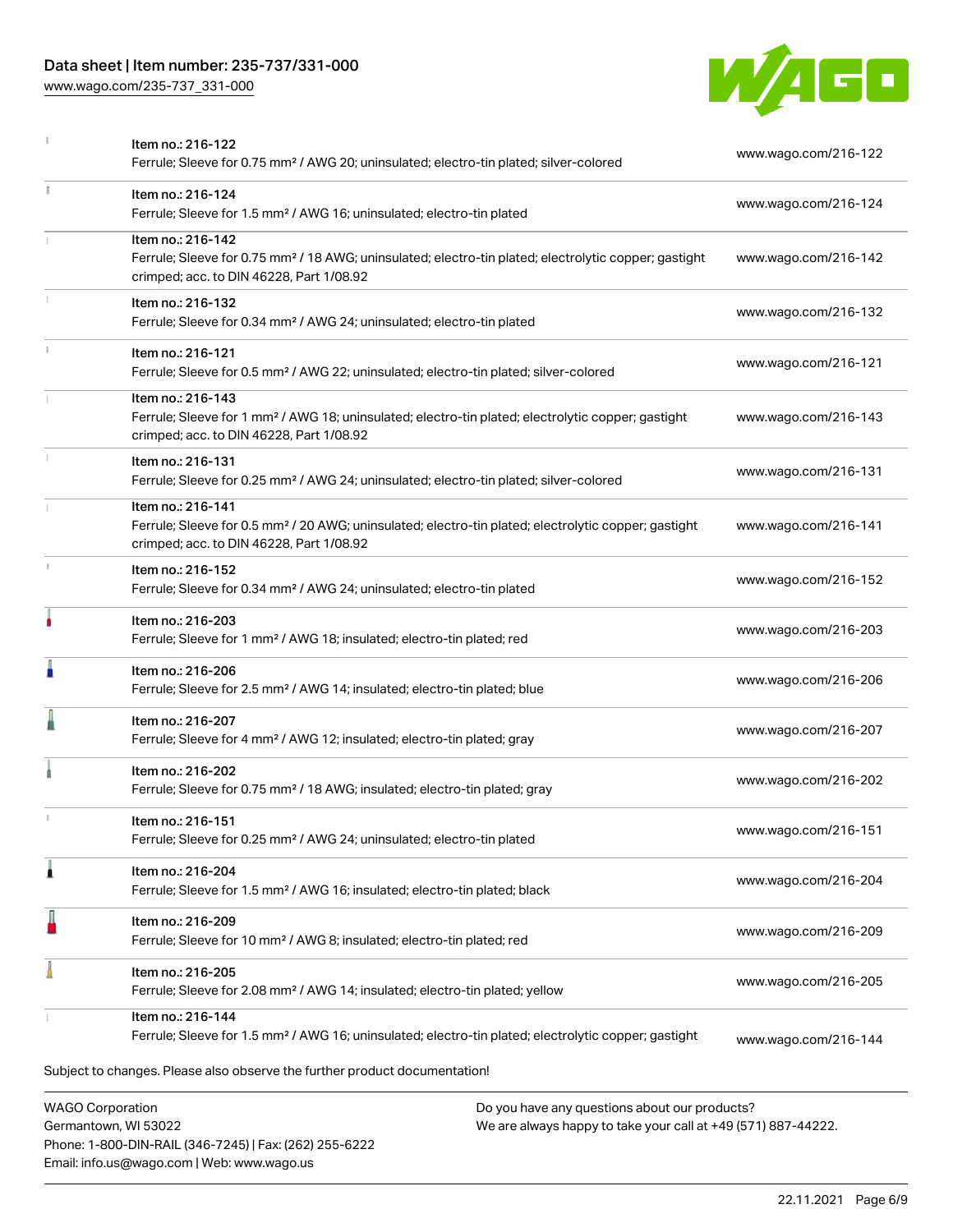[www.wago.com/235-737\\_331-000](http://www.wago.com/235-737_331-000)



crimped; acc. to DIN 46228, Part 1/08.92; silver-colored

| $\sigma$ impout about to Dirk Hozzo, it are mootoz, on for looks                                                                                                                                           |                      |
|------------------------------------------------------------------------------------------------------------------------------------------------------------------------------------------------------------|----------------------|
| Item no.: 216-208<br>Ferrule; Sleeve for 6 mm <sup>2</sup> / AWG 10; insulated; electro-tin plated; electrolytic copper; gastight crimped; www.wago.com/216-208<br>acc. to DIN 46228, Part 4/09.90; yellow |                      |
| Item no.: 216-201<br>Ferrule; Sleeve for 0.5 mm <sup>2</sup> / 20 AWG; insulated; electro-tin plated; white                                                                                                | www.wago.com/216-201 |
| Item no.: 216-223<br>Ferrule; Sleeve for 1 mm <sup>2</sup> / AWG 18; insulated; electro-tin plated; red                                                                                                    | www.wago.com/216-223 |
| Item no.: 216-210<br>Ferrule; Sleeve for 16 mm <sup>2</sup> / AWG 6; insulated; electro-tin plated; electrolytic copper; gastight crimped; www.wago.com/216-210<br>acc. to DIN 46228, Part 4/09.90; blue   |                      |
| Item no.: 216-241<br>Ferrule; Sleeve for 0.5 mm <sup>2</sup> / 20 AWG; insulated; electro-tin plated; electrolytic copper; gastight<br>crimped; acc. to DIN 46228, Part 4/09.90; white                     | www.wago.com/216-241 |
| Item no.: 216-242<br>Ferrule; Sleeve for 0.75 mm <sup>2</sup> / 18 AWG; insulated; electro-tin plated; electrolytic copper; gastight<br>crimped; acc. to DIN 46228, Part 4/09.90; gray                     | www.wago.com/216-242 |
| Item no.: 216-222<br>Ferrule; Sleeve for 0.75 mm <sup>2</sup> / 18 AWG; insulated; electro-tin plated; gray                                                                                                | www.wago.com/216-222 |
| Item no.: 216-221<br>Ferrule; Sleeve for 0.5 mm <sup>2</sup> / 20 AWG; insulated; electro-tin plated; white                                                                                                | www.wago.com/216-221 |
| Item no.: 216-224<br>Ferrule; Sleeve for 1.5 mm <sup>2</sup> / AWG 16; insulated; electro-tin plated; black                                                                                                | www.wago.com/216-224 |
| Item no.: 216-243<br>Ferrule; Sleeve for 1 mm <sup>2</sup> / AWG 18; insulated; electro-tin plated; electrolytic copper; gastight crimped; www.wago.com/216-243<br>acc. to DIN 46228, Part 4/09.90; red    |                      |
| Item no.: 216-244<br>Ferrule; Sleeve for 1.5 mm <sup>2</sup> / AWG 16; insulated; electro-tin plated; electrolytic copper; gastight<br>crimped; acc. to DIN 46228, Part 4/09.90; black                     | www.wago.com/216-244 |
| Item no.: 216-263<br>Ferrule; Sleeve for 1 mm <sup>2</sup> / AWG 18; insulated; electro-tin plated; electrolytic copper; gastight crimped; www.wago.com/216-263<br>acc. to DIN 46228, Part 4/09.90; red    |                      |
| Item no.: 216-246<br>Ferrule; Sleeve for 2.5 mm <sup>2</sup> / AWG 14; insulated; electro-tin plated; electrolytic copper; gastight<br>crimped; acc. to DIN 46228, Part 4/09.90; blue                      | www.wago.com/216-246 |
| Item no.: 216-266<br>Ferrule; Sleeve for 2.5 mm <sup>2</sup> / AWG 14; insulated; electro-tin plated; electrolytic copper; gastight<br>crimped; acc. to DIN 46228, Part 4/09.90; blue                      | www.wago.com/216-266 |
| Item no.: 216-264<br>Ferrule; Sleeve for 1.5 mm <sup>2</sup> / AWG 16; insulated; electro-tin plated; electrolytic copper; gastight<br>crimped; acc. to DIN 46228, Part 4/09.90; black                     | www.wago.com/216-264 |
| Item no.: 216-284<br>Ferrule; Sleeve for 1.5 mm <sup>2</sup> / AWG 16; insulated; electro-tin plated; electrolytic copper; gastight<br>crimped; acc. to DIN 46228, Part 4/09.90; black                     | www.wago.com/216-284 |

Subject to changes. Please also observe the further product documentation!

WAGO Corporation Germantown, WI 53022 Phone: 1-800-DIN-RAIL (346-7245) | Fax: (262) 255-6222 Email: info.us@wago.com | Web: www.wago.us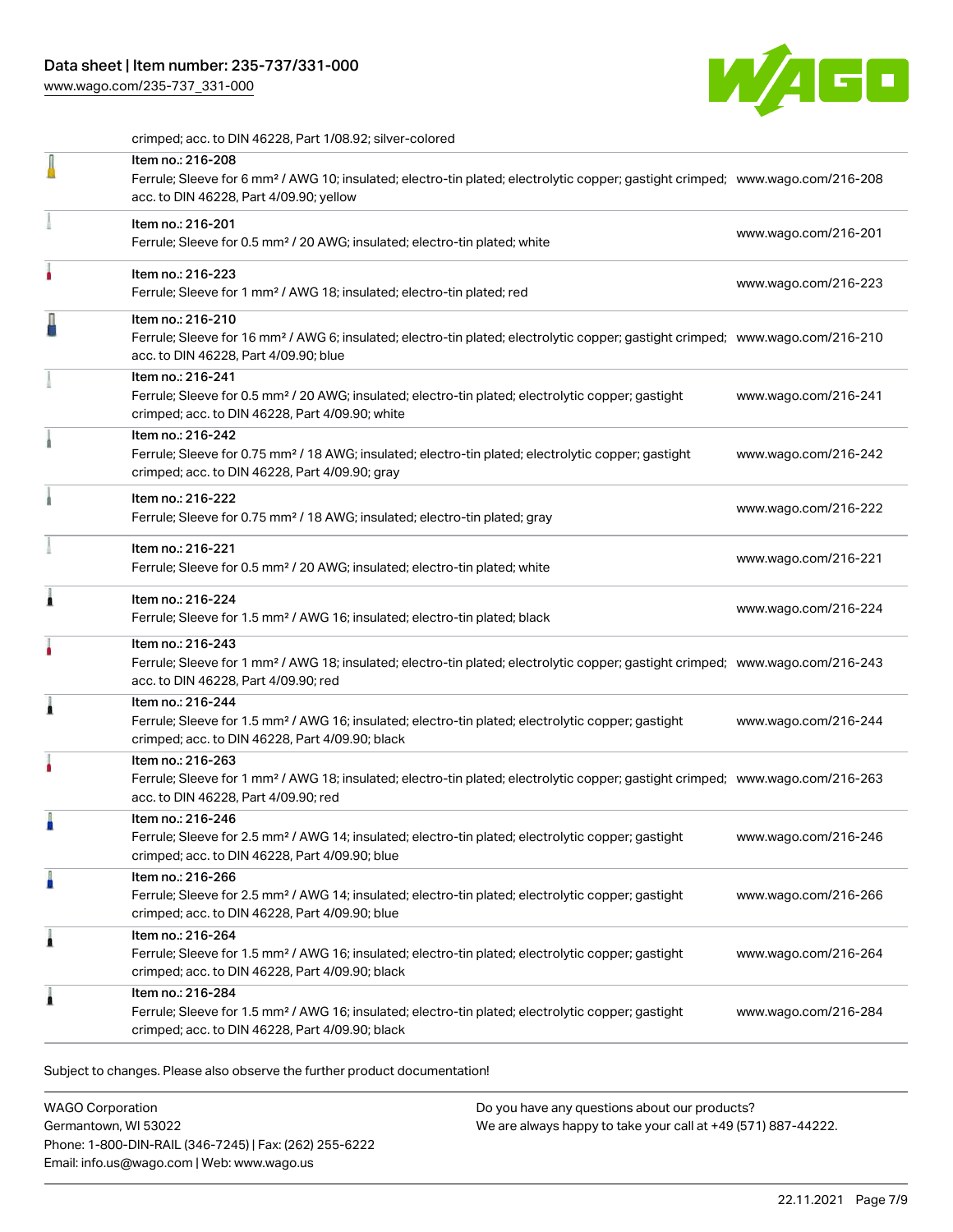[www.wago.com/235-737\\_331-000](http://www.wago.com/235-737_331-000)



|                                          | Item no.: 216-286<br>Ferrule; Sleeve for 2.5 mm <sup>2</sup> / AWG 14; insulated; electro-tin plated; electrolytic copper; gastight                                                                        | www.wago.com/216-286 |
|------------------------------------------|------------------------------------------------------------------------------------------------------------------------------------------------------------------------------------------------------------|----------------------|
|                                          | crimped; acc. to DIN 46228, Part 4/09.90; blue                                                                                                                                                             |                      |
| I                                        | Item no.: 216-287<br>Ferrule; Sleeve for 4 mm <sup>2</sup> / AWG 12; insulated; electro-tin plated; electrolytic copper; gastight crimped; www.wago.com/216-287<br>acc. to DIN 46228, Part 4/09.90; gray   |                      |
|                                          | Item no.: 216-262<br>Ferrule; Sleeve for 0.75 mm <sup>2</sup> / 18 AWG; insulated; electro-tin plated; electrolytic copper; gastight<br>crimped; acc. to DIN 46228, Part 4/09.90; gray                     | www.wago.com/216-262 |
| I                                        | Item no.: 216-288<br>Ferrule; Sleeve for 6 mm <sup>2</sup> / AWG 10; insulated; electro-tin plated; electrolytic copper; gastight crimped; www.wago.com/216-288<br>acc. to DIN 46228, Part 4/09.90; yellow |                      |
| ł                                        | Item no.: 216-289<br>Ferrule; Sleeve for 10 mm <sup>2</sup> / AWG 8; insulated; electro-tin plated; electrolytic copper; gastight crimped; www.wago.com/216-289<br>acc. to DIN 46228, Part 4/09.90; red    |                      |
|                                          | Item no.: 216-301<br>Ferrule; Sleeve for 0.25 mm <sup>2</sup> / AWG 24; insulated; electro-tin plated; yellow                                                                                              | www.wago.com/216-301 |
|                                          | Item no.: 216-321<br>Ferrule; Sleeve for 0.25 mm <sup>2</sup> / AWG 24; insulated; electro-tin plated; yellow                                                                                              | www.wago.com/216-321 |
|                                          | Item no.: 216-322<br>Ferrule; Sleeve for 0.34 mm <sup>2</sup> / 22 AWG; insulated; electro-tin plated; green                                                                                               | www.wago.com/216-322 |
|                                          | Item no.: 216-267<br>Ferrule; Sleeve for 4 mm <sup>2</sup> / AWG 12; insulated; electro-tin plated; electrolytic copper; gastight crimped; www.wago.com/216-267<br>acc. to DIN 46228, Part 4/09.90; gray   |                      |
|                                          | Item no.: 216-302<br>Ferrule; Sleeve for 0.34 mm <sup>2</sup> / 22 AWG; insulated; electro-tin plated; light turquoise                                                                                     | www.wago.com/216-302 |
| <b>Downloads</b><br><b>Documentation</b> |                                                                                                                                                                                                            |                      |

| Technical explanations | 2019 Apr 3 | pdf    | Download |
|------------------------|------------|--------|----------|
|                        |            | 2.0 MB |          |

### Installation Notes

Additional Information

Installation

Subject to changes. Please also observe the further product documentation!

WAGO Corporation Germantown, WI 53022 Phone: 1-800-DIN-RAIL (346-7245) | Fax: (262) 255-6222 Email: info.us@wago.com | Web: www.wago.us